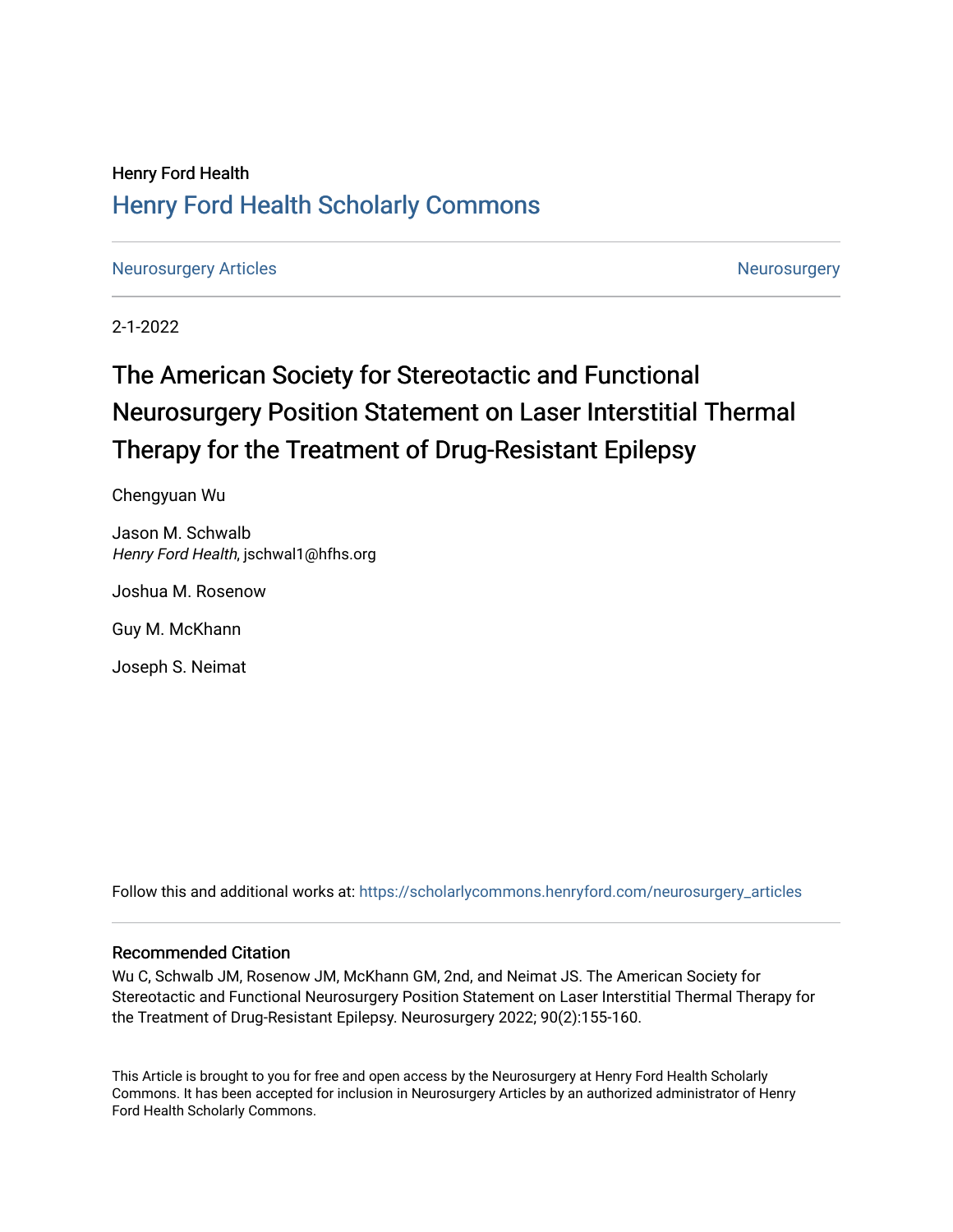## The American Society for Stereotactic and Functional Neurosurgery Position Statement on Laser Interstitial Thermal Therapy for the Treatment of Drug-Resistant Epilepsy

Magnetic resonance image–guided laser interstitial thermal therapy (MRgLITT) is a novel tool in the neurosurgical armamentarium for the management of drug-resistant epilepsy. Given the recent introduction of this technology, the American Society for Stereotactic and Functional Neurosurgery (ASSFN), which acts as the joint section representing the field of stereotactic and functional neurosurgery on behalf of the Congress of Neurological Surgeons and the American Association of Neurological Surgeons, provides here the expert consensus opinion on evidence-based best practices for the use and implementation of this treatment modality. Indications for treatment are outlined, consisting of failure to respond to, or intolerance of, at least 2 appropriately chosen medications at appropriate doses for disabling, localization-related epilepsy in the setting of well-defined epileptogenic foci, or critical pathways of seizure propagation accessible by MRgLITT. Applications of MRgLITT in mesial temporal lobe epilepsy and hypothalamic hamartoma, along with its contraindications in the treatment of epilepsy, are discussed based on current evidence. To put this position statement in perspective, we detail the evidence and authority on which this ASSFN position statement is based.

KEY WORDS: Laser interstitial thermal therapy, Epilepsy, Mesial temporal lobe epilepsy, Hypothalamic hamartomas

Neurosurgery 90:155–160, 2022 DOI:10.1227/NEU.0000000000001799 www.neurosurgery-online.com

## EXECUTIVE SUMMARY

## <span id="page-1-4"></span><span id="page-1-3"></span>Neurological Surgery, University of Louis- Purpose of the Statement

- 1. To provide an evidence-based, best practices summary to guide healthcare providers in the use of magnetic resonance–guided laser interstitial thermal therapy (MRgLITT) in the management of epilepsy
- 2. To report a consensus opinion of the American Society for Stereotactic and Functional Neurosurgery (ASSFN) regarding the use of MRgLITT for intractable epilepsy

ABBREVIATIONS: ASSFN, American Society for Stereotactic and Functional Neurosurgery; **ATL**, anterior temporal lobectomy; **DRE**, drug-resistant epilepsy; **EZ**, epileptogenic zone; HH, hypothalamic hamartomas; MRgLITT, magnetic resonance–guided laser interstitial thermal therapy; MTLE, mesial temporal lobe epilepsy; SAH, amygdalohippocampectomy.; vEEG, video electroencephalography.

#### Importance of the ASSFN Statement

- 1. Stereotactic and functional neurosurgeons are domain-specific experts in the specialty literature and the practical use of stereotactic and open procedures for the surgical management of drug-resistant epilepsy (DRE).
- 2. Stereotactic and functional neurosurgeons are domain-specific experts in the comparative assessment of benefits, risks, and alternatives of surgical procedures for the management of patients with DRE.

### Indications for the Use of MRgLITT as a Treatment Option for Patients With DRE Include All of the Following Criteria

- 1. Failure to respond to, or intolerance of, at least 2 appropriately chosen medications at appropriate doses for disabling and localization-related epilepsy AND
- 2. Well-defined epileptogenic foci or critical pathways of seizure propagation accessible by MRgLITT.

Chengyuan Wu, MD, MSBmE  $\bullet$ [\\*](#page-1-0) Jason M. Schwalb, MD  $\mathbf{O}^{\ddagger}$ Joshua M. Rosenow, MD <sup>6</sup> Guy M. McKhann II, M[D](http://orcid.org/0000-0002-9695-3564) II Joseph S. Neimat, M[D](http://orcid.org/0000-0002-1114-8938) <sup>® 1</sup> on behalf of the American Society for Stereotactic and Functional Neurosurgeons

<span id="page-1-2"></span><span id="page-1-1"></span><span id="page-1-0"></span>\*Department of Neurological Surgery, Vickie and Jack Farber Institute for Neuroscience, Thomas Jefferson University, Philadelphia, Pennsylvania, USA; ‡ Department of Neurological Surgery, Henry Ford Health System, Detroit, Michigan, USA; <sup>§</sup>Department of Neurosurgery, Northwestern University Feinberg School of Medicine, Chicago, Illinois, USA; ||Department of Neurological Surgery, Neurological Institute of New York, Columbia University Medical Center, New York, New York, USA; <sup>¶</sup>Department of

This position statement will be published as an article titled "ASSFN Position Statement on MR Laser Interstitial Thermal Therapy for the Treatment of Drug-Resistant Epilepsy" online at [ASSFN.org.](http://ASSFN.org)

ville, Louisville, Kentucky, USA

#### Correspondence:

Chengyuan Wu, MD, MSBmE, Department of Neurological Surgery, Vickie and Jack Farber Institute for Neuroscience, Thomas Jefferson University, 909 Walnut St, Third Floor, Philadelphia, PA 19107, USA. Email: [Chengyuan.Wu@jefferson.edu](mailto:Chengyuan.Wu@jefferson.edu)

Received, September 20, 2021. Accepted, September 29, 2021. Published Online, December 16, 2021.

© Congress of Neurological Surgeons 2021. All rights reserved.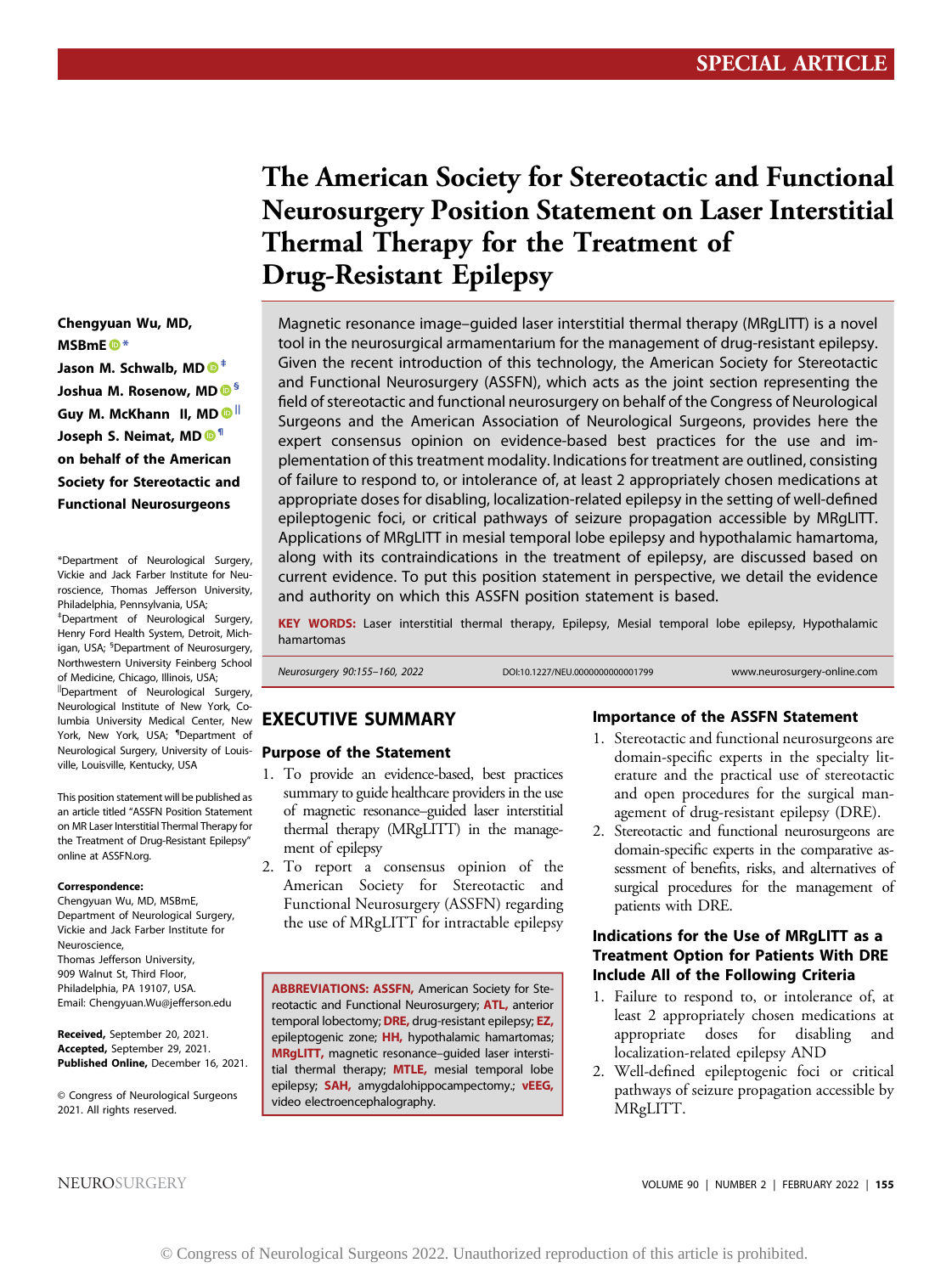#### Contraindication to Use of MRgLITT

- 1. Inability to identify the epileptogenic focus (or foci) or critical pathways within epileptogenic networks.
- 2. Inability to undergo magnetic resonance imaging (MRI) because of medical reasons.
- 3. Medical contraindications to surgery, eg, unstable cardiac or respiratory conditions, anticoagulants that cannot be stopped, and bleeding diatheses.

#### Recommendations Are Based on

- 1. Safety and efficacy demonstrated in multiple peer-reviewed large case series demonstrating the safety and efficacy of MRgLITT in reducing seizure frequency in patients with DRE that is nearly comparable with data obtained from case series of open surgical procedures.
- 2. Published literature demonstrates that MRgLITT is a less invasive option for many types of focal DREs that involves a shorter hospital stay and less surgical and neurological morbidity as compared to open surgical resection for such common epilepsy etiologies as mesial temporal epilepsy, hypothalamic hamartomas, and focal cortical dysplasia/periventricular nodular heterotopia.
- 3. Some published studies indicate that MRgLITT may better preserve cognitive functions as compared to open epilepsy surgery.
- 4. When offered a choice between open surgery and MRgLITT, patients increasingly prefer LITT to open surgery, and many will otherwise refuse surgical treatment at all. Moreover, MRgLITT has also become the first-choice procedure of many epilepsy teams for treatment of many focal epilepsies and has essentially completely supplanted open surgery for epilepsy because of hypothalamic hamartomas. These trends make it unlikely that any randomized trials between MRgLITT and open surgery will be performed.

### BACKGROUND AND SUPPORTING LITERATURE

#### Prevalence and Impact of DRE

Epilepsy is the fourth most common neurological disease with approximately 1.2% of the population in the United States suffering from active epilepsy.<sup>1</sup> This is equivalent to approximately  $3.4$ million people with epilepsy nationwide, consisting of 3 million adults and 470 000 children. Approximately 1 in 26 people will develop epilepsy during their lifetime.<sup>[2](#page-4-1)</sup> For patients with epilepsy, 25% to 40% will suffer from persistent seizures despite maximal medical management—otherwise known as DRE.<sup>3,[4](#page-4-3)</sup>

Persistent seizures and associated neurological comorbidities lead to an approximately 3 times higher mortality rate than the general population, with an estimated decreased life expectancy of 10 yr in people whose epilepsy has a known cause.<sup>[5,](#page-4-4)[6](#page-4-5)</sup> Furthermore, epilepsy has a significant detrimental impact on employment, social relationships, and overall quality of life for both patients and their families.<sup>[7,](#page-4-6)[8](#page-4-7)</sup>

However, despite the clear benefits of open epilepsy surgery in reducing mortality and morbidity,  $4,6,9$  $4,6,9$  $4,6,9$  only approximately  $4%$  of eligible patients undergo this surgery in the United States annually. There was a decreasing rate of epilepsy surgery in the United States from 2003 to 2014, despite the publication of "Epilepsy Across the Spectrum" by the Institute of Medicine in 2012,  $6,10$  $6,10$  which strongly advocated for epilepsy surgery. Reasons for this underutilization have been attributed to knowledge gaps (inappropriate optimism about seizure reduction), inability of humans to accurately assess risk, barriers to specialists, and fear of surgery.<sup>[11](#page-4-10)</sup>

#### Medical and Surgical Management of DRE

The International League Against Epilepsy has defined DRE as the "failure of adequate trials of 2 tolerated, appropriately chosen and used antiepileptic drug schedules (whether as monotherapies or in combination) to achieve sustained seizure freedom."<sup>[12](#page-4-11)</sup> As such, by definition, definitive medical treatment for patients with DRE is inadequate.

Surgical options for DRE depend on seizure type and characteristics of onset and propagation. Surgical procedures for DRE may be divided into ablative/resective (destructive) and neuromodulatory (nondestructive) categories. Complete surgical removal of the brain tissue responsible for seizures (epileptogenic zone, EZ) yields the best outcomes and is associated with the highest rates of seizure freedom. Meanwhile, incomplete removal of the EZ or disconnection of this tissue from the rest of the brain is associated with lower rates of seizure freedom or seizure reduction alone. Fortunately, patients with surgically treated DRE have been shown to have normalization of overall mortality even without complete seizure freedom, as long as there is reduction of seizures with impaired awareness.<sup>5</sup>

Because mesial temporal lobe epilepsy (MTLE) remains the most common form of DRE,  $^{13,14}$  $^{13,14}$  $^{13,14}$  $^{13,14}$  overall surgical experience is greatest with this group of patients. Anterior temporal lobectomy (ATL) remains the gold-standard treatment with proven efficacy in 2 class I trials<sup>[14](#page-4-13)[,15](#page-4-14)</sup> and rates of seizure freedom from 60% to 80% with 2 yr of follow-up.[14-17](#page-4-15) Several approaches to selective amygdalohippocampectomy (SAH), with relative sparing of the lateral temporal neocortex, have also demonstrated benefit.<sup>[16,](#page-4-16)[17](#page-4-15)</sup> In patients with extratemporal lobe epilepsy, surgery has been shown to be effective, albeit with lower rates of seizure freedom in the range of 30% to 60% with 2 yr of follow-up. $9,18$  $9,18$  Despite the overall benefits for quality of life, surgery remains underutilized, at least in part because of concerns regarding its invasiveness, pro-cedural morbidity, and neurocognitive side effects.<sup>[19](#page-4-18)[-21](#page-4-19)</sup>

Over the last decade, MRgLITT has provided a minimally invasive alternative to an open craniotomy for the resection of the EZ. Furthermore, MRgLITT allows surgeons to access to deep structures of the brain with minimal collateral damage of the adjacent white matter and overlying functional cortex—promising fewer neurological side effects and less surgical morbidity. Unlike other ablative techniques of radiofrequency ablation or stereotactic radiosurgery, MRgLITT produces immediate, discrete lesions with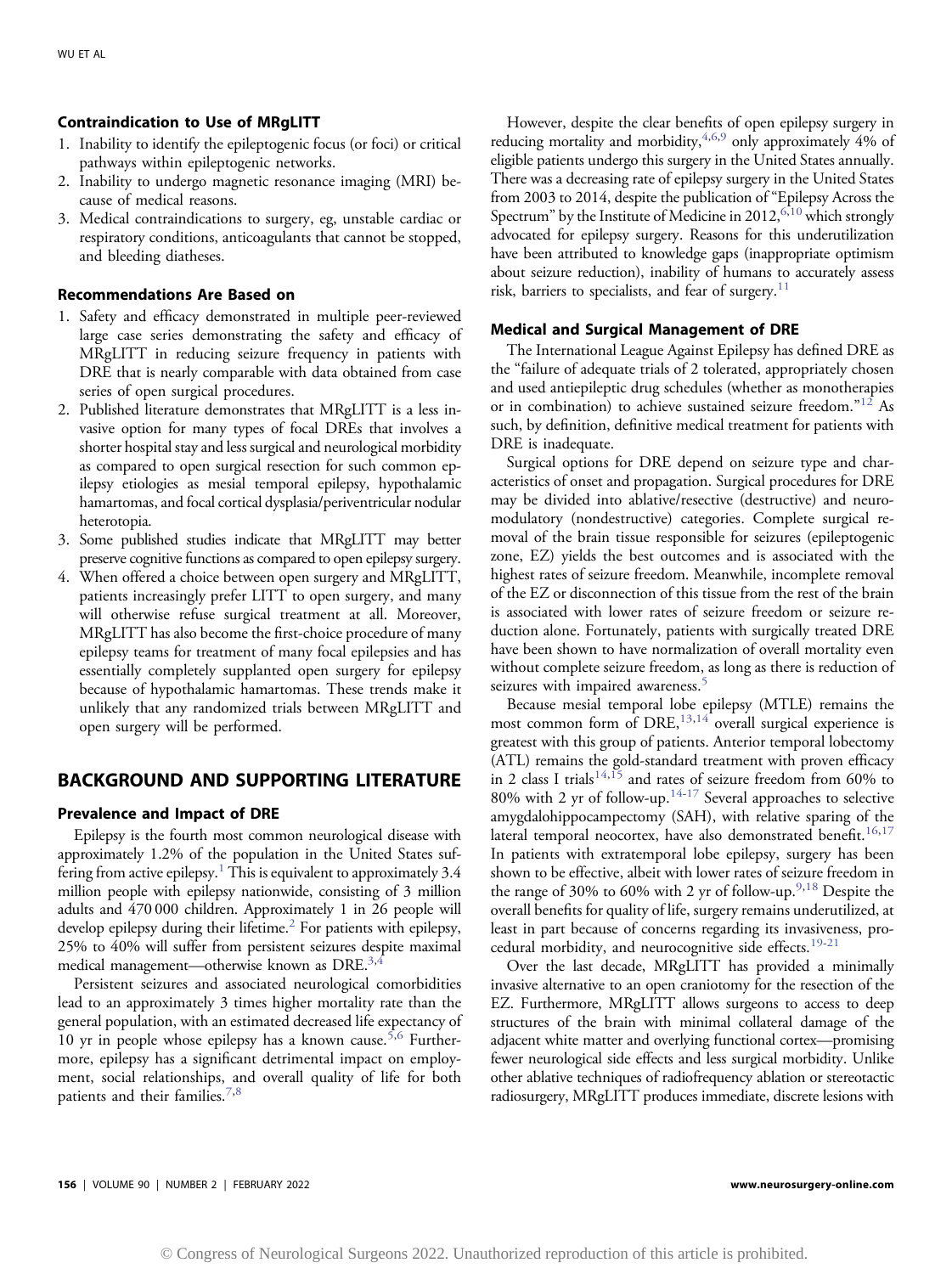real-time monitoring of temperature and damage estimates that allows for quantification of the ablation and minimization of injury to surrounding brain tissue.<sup>22,[23](#page-4-21)</sup> As more and more clinical experience has been gained with MRgLITT for DRE, it has become the procedure of choice for many types of epilepsy because of its efficacy, favorable side effect profile, short hospital stay, and rapid return to normal activity as compared to open surgery.

#### Efficacy of MRgLITT in DRE

Selective ablation of amygdalohippocampal complex is the most widely reported application of MRgLITT for DRE. Across several institutional series, MRgLITT has demonstrated seizure freedom rates of  $44\%$  to 78% with at least 1 yr of postoperative follow-up.<sup>24[-31](#page-5-0)</sup> In general, patient selection was based on a diagnosis of DRE and clear evidence of mesial temporal lobe onset. Preoperative evaluation typically included semiology, MRI, neuropsychology, and video electroencephalography (vEEG), as is performed in determination of candidacy for open procedures. Mesial temporal sclerosis was a common finding on MRI but was not necessary if other studies such as vEEG or intracranial EEG allowed for concordance.<sup>[28](#page-5-1)</sup> In the largest multicenter series to date, MRgLITT performed in 234 patients from 11 centers across the United States led to seizure freedom in 58% of patients at the 1-yr follow-up.<sup>[32](#page-5-2)</sup> Furthermore, 19% of patients benefited from significant seizure reduction totaling 77% of patients with significant clinical benefit. Two recent meta-analyses have since reported overall rates of seizure freedom to be 55%<sup>33</sup> and 58%<sup>34</sup> in patients with MTLE. These rates of seizure freedom are mildly lower than those reported with ATL, as is seen with open SAH as well.<sup>[16](#page-4-16)</sup> The outcomes are certainly superior to continued medical management alone.<sup>35,[36](#page-5-6)</sup> Moreover, the typical length of stay for mesial temporal MRgLITT is 1 night vs 3 to 4 nights for an standard open  $ATL^{37,38}$  $ATL^{37,38}$  $ATL^{37,38}$  Importantly, when offered a choice between open ATL and stereotactic MRgLITT, an increasing proportion of patients is either willing to sacrifice some of the chance of seizure freedom for the other benefits of the minimally invasive procedure or will simply refuse to consider any open surgery at all.

MRgLITT for the treatment of hypothalamic hamartomas (HH) associated with DRE is the next most reported application of this technology. In the largest 2 series consisting of a total of 129 patients, 81% were free of gelastic seizures at the 6-mo follow-up; and 93% were free of gelastic seizures at the 1-yr follow-up.<sup>39,[40](#page-5-10)</sup> Although fewer patients experienced resolution of nongelastic seizures (68% free of nongelastic seizures),<sup>39[,41](#page-5-11)</sup> the overall efficacy of MRgLITT remains high for the treatment of HH. Specifically, a recent review reported that 78% of patients experienced favorable outcomes after MRgLITT, which is further strengthened with a relatively low overall complication rate of  $8\%$ .<sup>42</sup> These outcomes are in contrast to open surgical options, in which seizure freedom rates range from 20% to 54%<sup>43[-46](#page-5-14)</sup> and permanent neurological and endocrinological complications occur in up to 30% to 59% of patients[.42](#page-5-12)[,45](#page-5-15)[-48](#page-5-16) Overall, the published results with MRgLITT for HH are superior to those for cohorts treated by stereotactic ra-diosurgery, craniotomy, or neuroendoscopy.<sup>[43](#page-5-13)</sup> At this time, MRgLITT is the clear procedure of choice for treating

hypothalamic hamartomas, having almost completely supplanted open surgery.

#### Durability of MRgLITT in DRE

Owing to the relatively recent development of MRgLITT for MTLE, long-term outcome data are limited. Cajigas et al<sup>[49](#page-5-17)</sup> provided the largest single center cohort with Engel scores with at least 2 yr of follow-up. They reported 62% seizure freedom with an average follow-up of 43 mo. Other studies have published seizure freedom rates between 30% and 52% with a 2-yr follow- $up.^{31,50,51}$  $up.^{31,50,51}$  $up.^{31,50,51}$  $up.^{31,50,51}$  $up.^{31,50,51}$  Although a meta-analysis has suggested that seizure freedom rates may wane over time—with *predicted* seizure freedom rates of 64%, 47%, and 42% at 12, 24, and 36 mo, respectively—real-world data consisting of larger cohorts with longer follow-up are needed.[33](#page-5-3) Long-term data for other DRE indications remain limited. Given that much of the current longer-term data represent patients operated on in the early experience with MRgLITT, it is expected that these outcomes will improve with time, given the learning curve and the now extant literature regarding optimization of MRgLITT lesions.

#### Safety of MRgLITT

MRgLITT is significantly less invasive than open surgery, resulting in reduced pain and shorter length of stay, with patients routinely discharged on the first postoperative day in many reports. Furthermore, the ability to monitor the ablation in realtime along with the functionality of adding thermal limits allows surgeons to minimize unintended ablation of structures outside the target zone. Serious neurological complications, such as hemiparesis, and wound infections have not been reported with MRgLITT for MTLE, and clinically significant hemorrhage is rare  $(<0.5\%)$ .<sup>[32](#page-5-2)</sup>

The most common complication with MRgLITT for MTLE is a visual field deficit, which has been reported to be clinically significant in 5% to 7% of all patients.<sup>[32,](#page-5-2)[52](#page-5-20)[,53](#page-5-21)</sup> This complication typically manifests as a contralateral superior quadrantanopsia, which results from posterolateral extension of the ablation into the optic radiations. Overall, this morbidity occurs less frequently than when compared with those reported with standard  $ATL$ ,  $^{54}$  $^{54}$  $^{54}$ given the proximity of the cranial nerves to the mesial hippocampus. A small number of patients have experienced transient third and fourth cranial nerve palsies, leading to double vision, with MRgLITT for MTLE,<sup>25[,26](#page-5-24)[,28](#page-5-1)</sup> but these also occur with open surgery.<sup>[54](#page-5-22)</sup>

Youngerman et al<sup>[55](#page-5-25)</sup> nicely summarized neurocognitive side effects the in their recent review of MRgLITT:

Compared with open resection, [MRgLITT for MTLE] may better preserve neurocognitive functions supported by the lateral temporal neocortex and white matter, though there have been no direct comparisons and many series do not report formal [neurocognitive outcomes]…[Specifically, MRgLITT appears to largely preserve] naming and object recognition following language dominant ab-lations,<sup>[27](#page-5-26)[,29](#page-5-27)[,31](#page-5-0),[56](#page-5-28)[-59](#page-5-29)</sup> functions that commonly decline following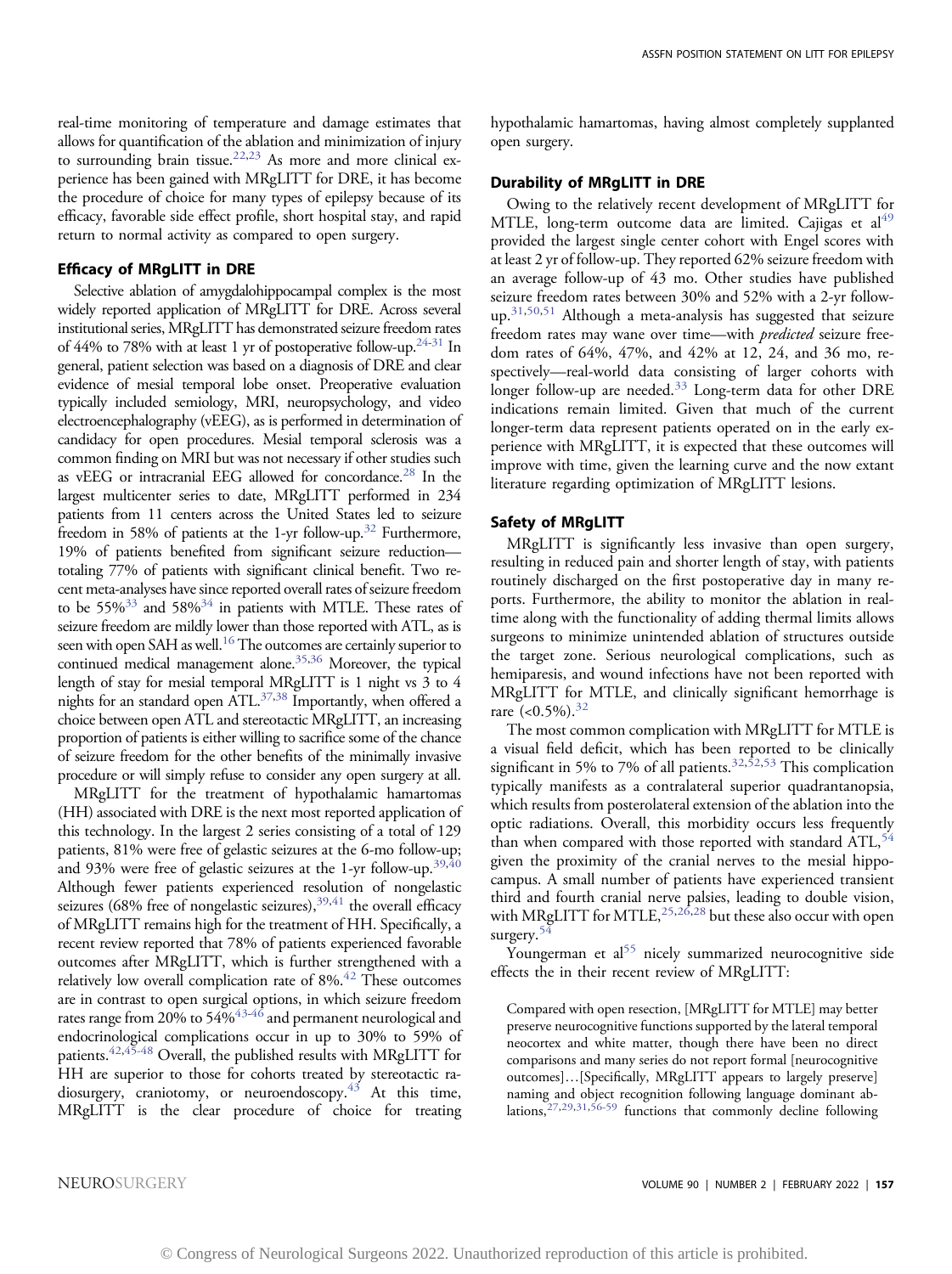ATL or SAH.[25](#page-5-23),[60](#page-5-30)[-62](#page-5-31) Verbal memory may decline following dominant [hemisphere MRgLITT],<sup>[29,](#page-5-27)[30](#page-5-32)[,57](#page-5-33)</sup> however, the risk appears to be lower than with open surgery.[25](#page-5-23),[26,](#page-5-24)[58,](#page-5-34)[63,](#page-5-35)[64](#page-5-36) Kang et a[l26](#page-5-24) parsed out verbal memory changes and found a decline in noncontextual (word list) verbal memory, which is localized to the mesial structures, but preservation of contextual (narrative) verbal memory, which is supported by the temporal neocortex.

#### Indications for MRgLITT in DRE

Although the most common published indications for MRgLITT have been MTLE and HH, the technique has been successfully demonstrated in case series for the treatment of DRE associated with localizable epilepsies such as focal cortical dysplasias, tuberous sclerosis, periventricular nodular heterotopias, and cavernous malformations, demonstrating the relative comfort of stereotactic and functional neurosurgeons with the use of this technique for deep-seated lesions.  $65-77$  $65-77$  Similarly, there have been several reports of MRgLITT used to perform a corpus callosotomy,[78-](#page-6-1)[82](#page-6-2) but the overall experience with this indication remains limited.

## **CONCLUSION**

The popularity of MRgLITT as a surgical option for DRE continues to increase. With the benefit of real-time MRI-based thermal monitoring, it serves as a minimally invasive method capable of immediately creating well-demarcated lesions encapsulating EZs located virtually anywhere in the brain while minimally disrupting to overlying cortex and adjacent white matter structures. Furthermore, patients undergoing MRgLITT experience significantly less pain and shorter lengths of stay compared with open surgery. As such, MRgLITT is becoming a first-line option for the surgical treatment of epilepsy particularly for deep or otherwise difficult-to-access EZs.[37](#page-5-7) Although this approach has thus far failed to match seizure freedom rates associated with open resection for indications such as MTLE and extensive focal cortical dysplasia, this shortcoming must be carefully considered and balanced with potential risks including neurocognitive side effects and procedural morbidity. In addition, it is important to remember that MRgLITT does not preclude the option of subsequent more extensive ablations or open surgery. Although long-term outcomes must be compared against proven surgical resection techniques, MRgLITT serves as a minimally invasive option that clearly provides greater benefit in patients with DRE than medical management alone.

#### Funding

This study did not receive any funding or financial support.

#### **Disclosures**

The authors have no personal, financial, or institutional interest in any of the drugs, materials, or devices described in this article. Dr Wu serves as a paid consultant for Medtronic and an investigator for the Medtronic SLATE trial. Dr Schwalb serves as an investigator for the Medtronic SLATE trial. Dr McKhann serves as an investigator and on the Publications Committee for the Medtronic SLATE trial. Dr Neimat serves as a paid consultant for Monteris.

#### **REFERENCES**

- <span id="page-4-0"></span>1. Centers for Disease Control and Prevention. Epilepsy Data and Statistics. Accessed September 7, 2021.<https://www.cdc.gov/epilepsy/data/index.html>.
- <span id="page-4-1"></span>2. Hesdorffer DC, Logroscino G, Benn EK, Katri N, Cascino G, Hauser WA. Estimating risk for developing epilepsy: a population-based study in Rochester, Minnesota. Neurology. 2011;76(1):23-27.
- <span id="page-4-2"></span>3. Xue-Ping W, Hai-Jiao W, Li-Na Z, Xu D, Ling L. Risk factors for drug-resistant epilepsy: a systematic review and meta-analysis. Medicine (Baltimore). 2019;98(30): e16402.
- <span id="page-4-3"></span>4. Choi H, Sell RL, Lenert L, et al. Epilepsy surgery for pharmacoresistant temporal lobe epilepsy: a decision analysis. JAMA. 2008;300(21):2497-2505.
- <span id="page-4-4"></span>5. Sperling MR, Barshow S, Nei M, Asadi-Pooya AA. A reappraisal of mortality after epilepsy surgery. Neurology. 2016;86(21):1938-1944.
- <span id="page-4-5"></span>6. England MJ, Liverman CT, Schultz AM, Strawbridge LM, eds. Epilepsy Across the Spectrum: Promoting Health and Understanding. National Academies Press; 2012.
- <span id="page-4-6"></span>7. Hermann B, Jacoby A. The psychosocial impact of epilepsy in adults. Epilepsy Behav. 2009;15(suppl 1):S11-S16.
- <span id="page-4-7"></span>8. Kerr MP. The impact of epilepsy on patients' lives. Acta Neurol Scand Suppl. 2012(194):1-9.
- <span id="page-4-8"></span>9. de Tisi J, Bell GS, Peacock JL, et al. The long-term outcome of adult epilepsy surgery, patterns of seizure remission, and relapse: a cohort study. Lancet. 2011; 378(9800):1388-1395.
- <span id="page-4-9"></span>10. Kwon CS, Blank L, Mu L, Jette N. Trends in lobectomy/amygdalohippocampectomy over time and the impact of hospital surgical volume on hospitalization outcomes: a population-based study. Epilepsia. 2020;61(10):2173-2182.
- <span id="page-4-10"></span>11. Berg AT. Understanding the delay before epilepsy surgery: who develops intractable focal epilepsy and when? CNS Spectr. 2004;9(2):136-144.
- <span id="page-4-11"></span>12. Kwan P, Arzimanoglou A, Berg AT, et al. Definition of drug resistant epilepsy: consensus proposal by the ad hoc Task Force of the ILAE Commission on Therapeutic Strategies. Epilepsia. 2010;51(6):1069-1077.
- <span id="page-4-12"></span>13. Semah F, Picot MC, Adam C, et al. Is the underlying cause of epilepsy a major prognostic factor for recurrence? Neurology. 1998;51(5):1256-1262.
- <span id="page-4-13"></span>14. Engel J Jr, McDermott MP, Wiebe S, et al. Early surgical therapy for drug-resistant temporal lobe epilepsy: a randomized trial. JAMA. 2012;307(9):922-930.
- <span id="page-4-14"></span>15. Wiebe S, Blume WT, Girvin JP, Eliasziw M, Effectiveness and Efficiency of Surgery for Temporal Lobe Epilepsy Study Group. Effectiveness, efficiency of surgery for temporal lobe epilepsy study. N Engl J Med. 2001;345(5): 311-318.
- <span id="page-4-16"></span>16. Josephson CB, Dykeman J, Fiest KM, et al. Systematic review and meta-analysis of standard vs selective temporal lobe epilepsy surgery. Neurology. 2013;80(18): 1669-1676.
- <span id="page-4-15"></span>17. Hu WH, Zhang C, Zhang K, Meng FG, Chen N, Zhang JG. Selective amygdalohippocampectomy versus anterior temporal lobectomy in the management of mesial temporal lobe epilepsy: a meta-analysis of comparative studies. J Neurosurg. 2013;119(5):1089-1097.
- <span id="page-4-17"></span>18. Mohan M, Keller S, Nicolson A, et al. The long-term outcomes of epilepsy surgery. PLoS One. 2018;13(5):e0196274.
- <span id="page-4-18"></span>19. Dewar SR, Pieters HC. Perceptions of epilepsy surgery: a systematic review and an explanatory model of decision-making. Epilepsy Behav. 2015;44:171-178.
- 20. Englot DJ, Ouyang D, Garcia PA, Barbaro NM, Chang EF. Epilepsy surgery trends in the United States, 1990-2008. Neurology. 2012;78(16):1200-1206.
- <span id="page-4-19"></span>21. Kaiboriboon K, Malkhachroum AM, Zrik A, et al. Epilepsy surgery in the United States: analysis of data from the national association of epilepsy centers. Epilepsy Res. 2015;116:105-109.
- <span id="page-4-20"></span>22. Jolesz FA, Bleier AR, Jakab P, Ruenzel PW, Huttl K, Jako GJ. MR imaging of lasertissue interactions. Radiology. 1988;168(1):249-253.
- <span id="page-4-21"></span>23. Kettenbach J, Silverman SG, Hata N, et al. Monitoring and visualization techniques for MR-guided laser ablations in an open MR system. *J Magn Reson Imaging*. 1998;8(4):933-943.
- <span id="page-4-22"></span>24. Willie JT, Laxpati NG, Drane DL, et al. Real-time magnetic resonance-guided stereotactic laser amygdalohippocampotomy for mesial temporal lobe epilepsy. Neurosurgery. 2014;74(6):569-584; discussion 584-585.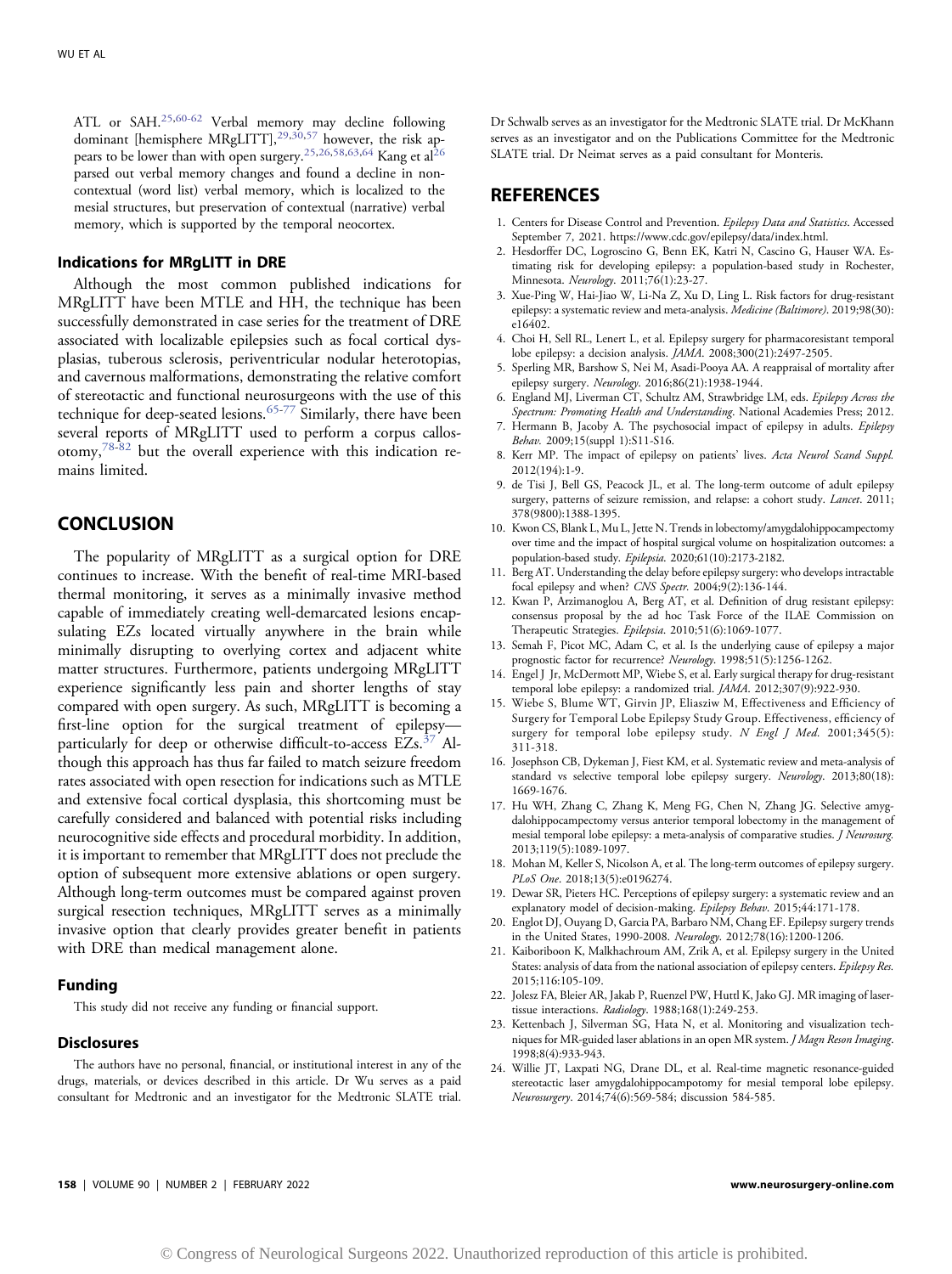- <span id="page-5-24"></span><span id="page-5-23"></span>26. Kang JY, Wu C, Tracy J, et al. Laser interstitial thermal therapy for medically intractable mesial temporal lobe epilepsy. Epilepsia. 2016;57(2):325-334.
- <span id="page-5-26"></span>27. Jermakowicz WJ, Kanner AM, Sur S, et al. Laser thermal ablation for mesiotemporal epilepsy: analysis of ablation volumes and trajectories. Epilepsia. 2017; 58(5):801-810.
- <span id="page-5-1"></span>28. Youngerman BE, Oh JY, Anbarasan D, et al. Laser ablation is effective for temporal lobe epilepsy with and without mesial temporal sclerosis if hippocampal seizure onsets are localized by stereoelectroencephalography. Epilepsia. 2018;59(3): 595-606.
- <span id="page-5-27"></span>29. Grewal SS, Zimmerman RS, Worrell G, et al. Laser ablation for mesial temporal epilepsy: a multi-site, single institutional series. *J Neurosurg*. 2019;130:2055-2062.
- <span id="page-5-32"></span>30. Donos C, Breier J, Friedman E, et al. Laser ablation for mesial temporal lobe epilepsy: surgical and cognitive outcomes with and without mesial temporal sclerosis. Epilepsia. 2018;59(7):1421-1432.
- <span id="page-5-0"></span>31. Tao JX, Wu S, Lacy M, et al. Stereotactic EEG-guided laser interstitial thermal therapy for mesial temporal lobe epilepsy. *J Neurol Neurosurg Psychiatry*. 2018; 89(5):542-548.
- <span id="page-5-2"></span>32. Wu C, Jermakowicz WJ, Chakravorti S, et al. Effects of surgical targeting in laser interstitial thermal therapy for mesial temporal lobe epilepsy: a multicenter study of 234 patients. Epilepsia. 2019;60(6):1171-1183.
- <span id="page-5-3"></span>33. Brotis AG, Giannis T, Paschalis T, Kapsalaki E, Dardiotis E, Fountas KN. A metaanalysis on potential modifiers of LITT efficacy for mesial temporal lobe epilepsy: seizure-freedom seems to fade with time. Clin Neurol Neurosurg. 2021;205:106644.
- <span id="page-5-4"></span>34. Kerezoudis P, Parisi V, Marsh WR, et al. Surgical outcomes of laser interstitial thermal therapy for temporal lobe epilepsy: systematic review and meta-analysis. World Neurosurg. 2020;143:527-536.e3.
- <span id="page-5-5"></span>35. Gross RE, Willie JT, Drane DL. The role of stereotactic laser amygdalohippocampotomy in mesial temporal lobe epilepsy. Neurosurg Clin N Am. 2016;27(1): 37-50.
- <span id="page-5-6"></span>36. Wicks RT, Jermakowicz WJ, Jagid JR, et al. Laser interstitial thermal therapy for mesial temporal lobe epilepsy. Neurosurgery. 2016;79(suppl 1):S83-S91.
- <span id="page-5-7"></span>37. Sharma M, Ball T, Alhourani A, et al. Inverse national trends of laser interstitial thermal therapy and open surgical procedures for refractory epilepsy: a nationwide inpatient sample-based propensity score matching analysis. Neurosurg Focus. 2020; 48(4):E11.
- <span id="page-5-8"></span>38. Kerezoudis P, McCutcheon B, Murphy ME, et al. Thirty-day postoperative morbidity and mortality after temporal lobectomy for medically refractory epilepsy. J Neurosurg. 2018;128(4):1158-1164.
- <span id="page-5-9"></span>39. Gadgil N, Lam S, Pan IW, et al. Staged magnetic resonance-guided laser interstitial thermal therapy for hypothalamic hamartoma: analysis of ablation volumes and morphological considerations. Neurosurgery. 2020;86(6):808-816.
- <span id="page-5-10"></span>40. Curry DJ, Raskin J, Ali I, Wilfong AA. MR-guided laser ablation for the treatment of hypothalamic hamartomas. Epilepsy Res. 2018;142:131-134.
- <span id="page-5-11"></span>41. Xu DS, Chen T, Hlubek RJ, et al. Magnetic resonance imaging-guided laser interstitial thermal therapy for the treatment of hypothalamic hamartomas: a retrospective review. Neurosurgery. 2018;83(6):1183-1192.
- <span id="page-5-12"></span>42. Bourdillon P, Ferrand-Sorbet S, Apra C, et al. Surgical treatment of hypothalamic hamartomas. Neurosurg Rev. 2021;44(2):753-762.
- <span id="page-5-13"></span>43. Du VX, Gandhi SV, Rekate HL, Mehta AD. Laser interstitial thermal therapy: a first line treatment for seizures due to hypothalamic hamartoma? Epilepsia. 2017; 58(suppl 2):77-84.
- 44. Andrew M, Parr JR, Stacey R, et al. Transcallosal resection of hypothalamic hamartoma for gelastic epilepsy. Childs Nerv Syst. 2008;24(2):275-279.
- <span id="page-5-15"></span>45. Ng YT, Rekate HL, Prenger EC, et al. Endoscopic resection of hypothalamic hamartomas for refractory symptomatic epilepsy. Neurology. 2008;70(17): 1543-1548.
- <span id="page-5-14"></span>46. Ng YT, Rekate HL, Prenger EC, et al. Transcallosal resection of hypothalamic hamartoma for intractable epilepsy. Epilepsia. 2006;47(7):1192-1202.
- 47. Southwell DG, Birk HS, Larson PS, Starr PA, Sugrue LP, Auguste KI. Laser ablative therapy of sessile hypothalamic hamartomas in children using interventional MRI: report of 5 cases. *J Neurosurg Pediatr*. 2018;21(5):460-465.
- <span id="page-5-16"></span>48. Drees C, Chapman K, Prenger E, et al. Seizure outcome and complications following hypothalamic hamartoma treatment in adults: endoscopic, open, and Gamma Knife procedures. J Neurosurg. 2012;117(2):255-261.
- <span id="page-5-17"></span>49. Cajigas I, Kanner AM, Ribot R, et al. Magnetic resonance–guided laser interstitial thermal therapy for mesial temporal epilepsy: a case series analysis of outcomes and complications at 2-year follow-up. World Neurosurg. 2019;126:e1121-e1129.
- <span id="page-5-18"></span>50. Vakharia VN, Sparks R, Li K, et al. Automated trajectory planning for laser interstitial thermal therapy in mesial temporal lobe epilepsy. Epilepsia. 2018;59(4): 814-824.
- <span id="page-5-19"></span>51. Ibrahim GM, Weil AG, Sedighim S, et al. Presurgical hyperconnectivity of the ablation volume is associated with seizure-freedom after magnetic resonance-guided laser interstitial thermal therapy. Seizure. 2018;61:89-93.
- <span id="page-5-20"></span>52. Jermakowicz WJ, Wu C, Neal E, et al. Clinically significant visual deficits after laser interstitial thermal therapy for mesiotemporal epilepsy. Stereotact Funct Neurosurg. 2019;97(5-6):347-355.
- <span id="page-5-21"></span>53. Voets NL, Alvarez I, Qiu D, et al. Mechanisms and risk factors contributing to visual field deficits following stereotactic laser amygdalohippocampotomy. Stereotact Funct Neurosurg. 2019;97(4):255-265.
- <span id="page-5-22"></span>54. Georgiadis I, Kapsalaki EZ, Fountas KN. Temporal lobe resective surgery for medically intractable epilepsy: a review of complications and side effects. Epilepsy Res Treat. 2013;2013:752195.
- <span id="page-5-25"></span>55. Youngerman BE, Save AV, McKhann GM. Magnetic resonance imaging-guided laser interstitial thermal therapy for epilepsy: systematic review of technique, indications, and outcomes. Neurosurgery. 2020;86(4):E366-E382.
- <span id="page-5-28"></span>56. Drane DL. MRI-Guided stereotactic laser ablation for epilepsy surgery: promising preliminary results for cognitive outcome. Epilepsy Res. 2018;142:170-175.
- <span id="page-5-33"></span>57. Greenway MRF, Lucas JA, Feyissa AM, Grewal S, Wharen RE, Tatum WO. Neuropsychological outcomes following stereotactic laser amygdalohippocampectomy. Epilepsy Behav. 2017;75:50-55.
- <span id="page-5-34"></span>58. Dredla BK, Lucas JA, Wharen RE, Tatum WO. Neurocognitive outcome following stereotactic laser ablation in two patients with MRI-/PET+ mTLE. Epilepsy Behav. 2016;56:44-47.
- <span id="page-5-29"></span>59. Drane DL, Loring DW, Voets NL, et al. Better object recognition and naming outcome with MRI-guided stereotactic laser amygdalohippocampotomy for temporal lobe epilepsy. Epilepsia. 2015;56(1):101-113.
- <span id="page-5-30"></span>60. Baxendale S, Thompson PJ, Sander JW. Neuropsychological outcomes in epilepsy surgery patients with unilateral hippocampal sclerosis and good preoperative memory function. Epilepsia. 2013;54(9):e131-e134.
- 61. Gleissner U, Helmstaedter C, Schramm J, Elger CE. Memory outcome after selective amygdalohippocampectomy: a study in 140 patients with temporal lobe epilepsy. Epilepsia. 2002;43(1):87-95.
- <span id="page-5-31"></span>62. Helmstaedter C. Cognitive outcomes of different surgical approaches in temporal lobe epilepsy. Epileptic Disord. 2013;15(3):221-239.
- <span id="page-5-35"></span>63. Waseem H, Vivas AC, Vale FL. MRI-guided laser interstitial thermal therapy for treatment of medically refractory non-lesional mesial temporal lobe epilepsy: outcomes, complications, and current limitations: a review. J Clin Neurosci. 2017; 38:1-7.
- <span id="page-5-36"></span>64. Jermakowicz WJ, Cajigas I, Dan L, et al. Ablation dynamics during laser interstitial thermal therapy for mesiotemporal epilepsy. PLoS One. 2018;13(7):e0199190.
- <span id="page-5-37"></span>65. Willie JT, Malcolm JG, Stern MA, et al. Safety and effectiveness of stereotactic laser ablation for epileptogenic cerebral cavernous malformations. Epilepsia. 2019;60(2): 220-232.
- 66. Brown MG, Drees C, Nagae LM, Thompson JA, Ojemann S, Abosch A. Curative and palliative MRI-guided laser ablation for drug-resistant epilepsy. J Neurol Neurosurg Psychiatry. 2018;89(4):425-433.
- 67. Cvetkovska E, Martins WA, Gonzalez-Martinez J, et al. Heterotopia or overlaying cortex: what about in-between? Epilepsy Behav Case Rep. 2019;11:4-9.
- 68. Thompson SA, Kalamangalam GP, Tandon N. Intracranial evaluation and laser ablation for epilepsy with periventricular nodular heterotopia. Seizure. 2016;41: 211-216.
- 69. Clarke DF, Tindall K, Lee M, Patel B. Bilateral occipital dysplasia, seizure identification, and ablation: a novel surgical technique. Epileptic Disord. 2014; 16(2):238-243.
- 70. Esquenazi Y, Kalamangalam GP, Slater JD, et al. Stereotactic laser ablation of epileptogenic periventricular nodular heterotopia. Epilepsy Res. 2014;108(3): 547-554.
- 71. Lewis EC, Weil AG, Duchowny M, Bhatia S, Ragheb J, Miller I. MR-guided laser interstitial thermal therapy for pediatric drug-resistant lesional epilepsy. Epilepsia. 2015;56(10):1590-1598.